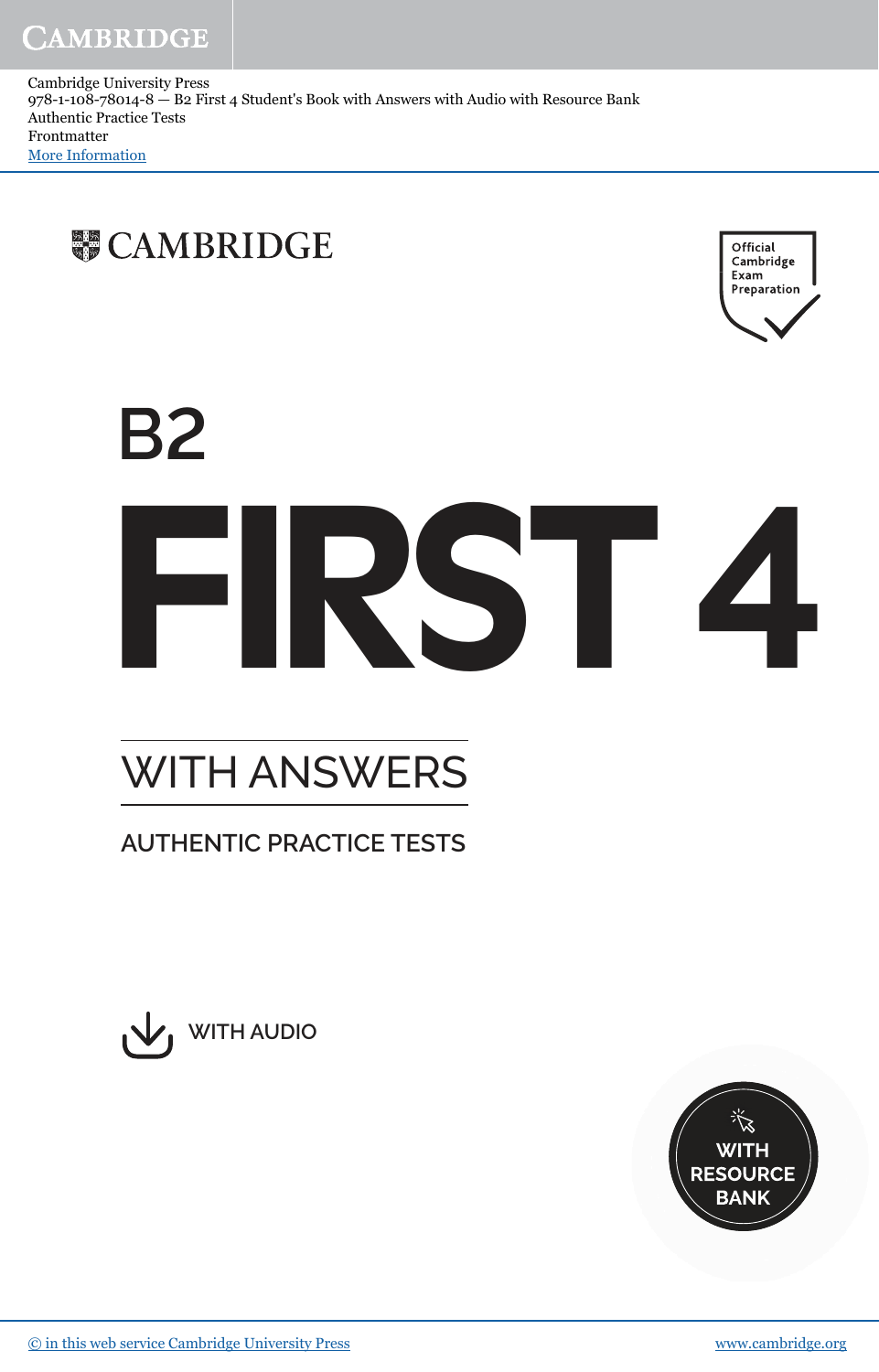CAMBRIDGE

Cambridge University Press 978-1-108-78014-8 — B2 First 4 Student's Book with Answers with Audio with Resource Bank Authentic Practice Tests Frontmatter [More Information](www.cambridge.org/9781108780148)

#### **Cambridge University Press**

www.cambridge.org/elt

#### **Cambridge Assessment English**

www.cambridgeenglish.org

Information on this title: www.cambridge.org/9781108780148

© Cambridge University Press and Cambridge Assessment 2020

It is normally necessary for written permission for copying to be obtained *in advance* from a publisher. The sample answer sheets at the back of this book are designed to be copied and distributed in class.

The normal requirements are waived here and it is not necessary to write to Cambridge University Press for permission for an individual teacher to make copies for use within his or her own classroom. Only those pages that carry the wording '© Cambridge Assessment 2020 Photocopiable ' may be copied.

First published 2020

20 19 18 17 16 15 14 13 12 11 10 9 8 7 6 5 4 3 2 1

Printed in [TBC]

*A catalogue record for this publication is available from the British Library*

ISBN 978-1-108-78014-8 B2 First 4 Student's Book with Answers with Audio ISBN 978-1-108-78010-0 B2 First 4 Student's Book without answers

The publishers have no responsibility for the persistence or accuracy of URLs for external or third-party internet websites referred to in this publication, and do not guarantee that any content on such websites is, or will remain, accurate or appropriate. Information regarding prices, travel timetables, and other factual information given in this work is correct at the time of first printing but the publishers do not guarantee the accuracy of such information thereafter.